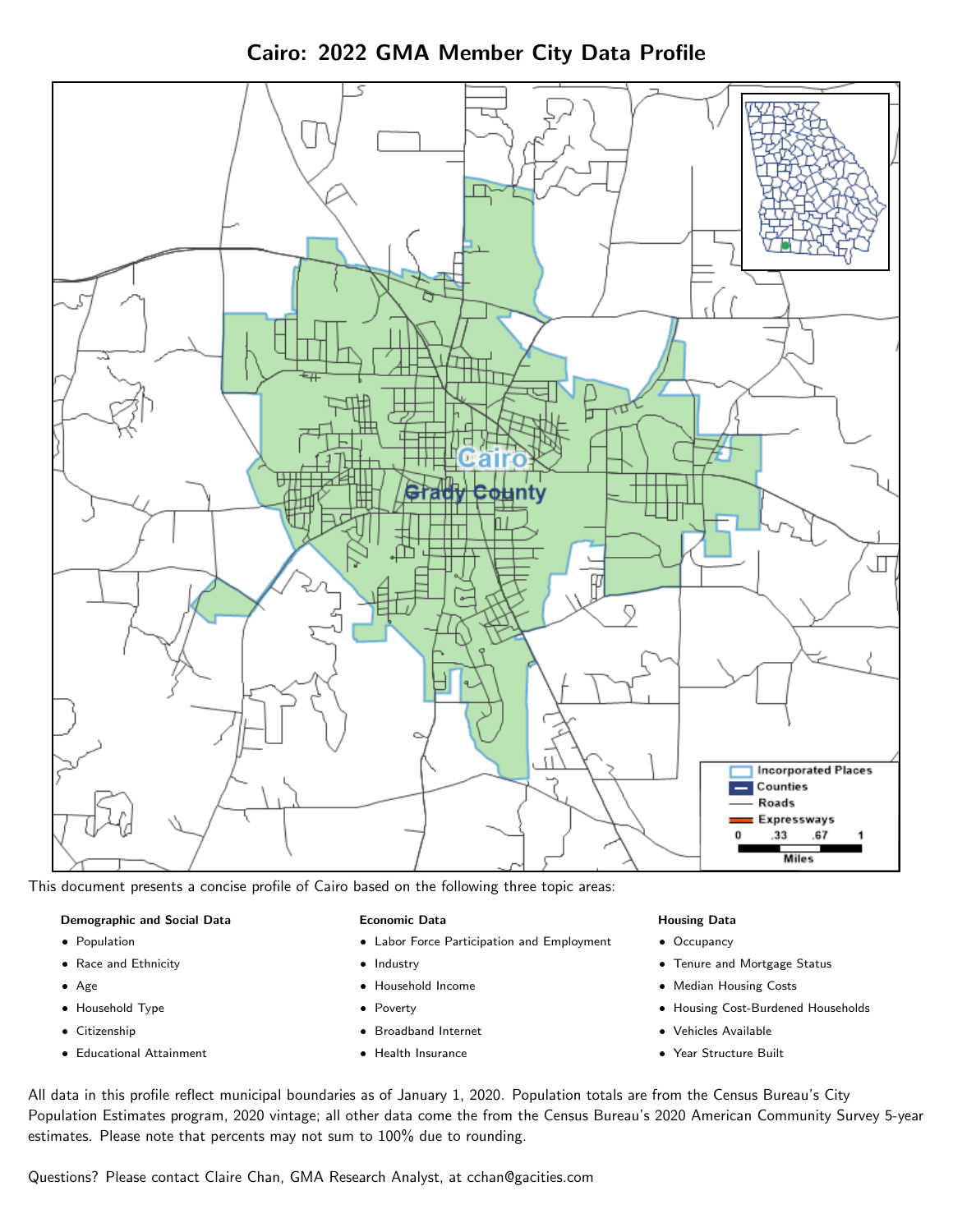# Cairo: Demographic and Social



0% 2% 4% 6% Male **Female** 6% 4% 2% 85 and over 80-84 75-79 70-74 65-69 60-64 55-59 50-54 45-49 40-44 35-39 30-34 25-29 20-24 15-19  $10-14$ 5-9 Under 5

**Citizenship** 

Age



Source: American Community Survey, 2020 5-year estimates, table B05002 Source: American Community Survey, 2020 5-year estimates, table B15002

Race and Ethnicity



Source: U.S. Census Bureau, City Population Estimates, 2020 vintage Source: American Community Survey, 2020 5-year estimates, table B03002

## Household Type



Source: American Community Survey, 2020 5-year estimates, table B01001 Source: American Community Survey, 2020 5-year estimates, table B11001

#### Educational Attainment



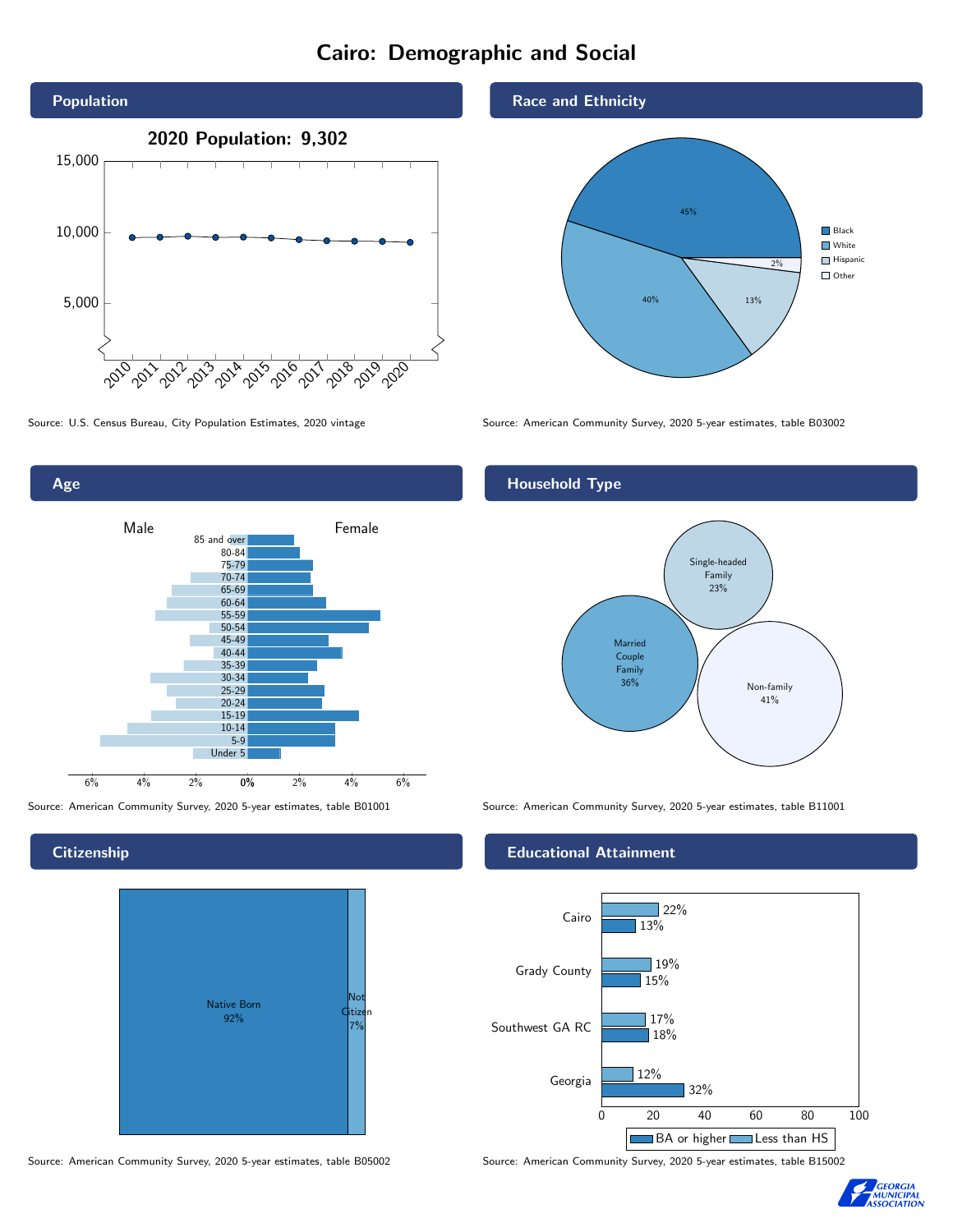# Cairo: Economic



Source: American Community Survey, 2020 5-year estimates, table B23001 Note: Unemployment rate is based upon the civilian labor force.

#### Industry

| Agriculture, forestry, fishing and hunting, and mining      | 14%   |
|-------------------------------------------------------------|-------|
| Construction                                                | 7%    |
| Manufacturing                                               | 11%   |
| <b>Wholesale Trade</b>                                      | 3%    |
| Retail Trade                                                | 8%    |
| Transportation and warehousing, and utilities               | $2\%$ |
| Information                                                 | $1\%$ |
| Finance and insurance, real estate, rental, leasing         | 1%    |
| Professional, scientific, mgt, administrative, waste mgt    | 8%    |
| Educational services, and health care and social assistance | 29%   |
| Arts, entertainment, recreation, accommodation, food        | 8%    |
| service                                                     |       |
| Other services, except public administration                | $4\%$ |
| Public administration                                       | $4\%$ |

Source: American Community Survey, 2020 5-year estimates, table C24030



Source: American Community Survey, 2020 5-year estimates, tables B19013 and B19025 Source: American Community Survey, 2020 5-year estimates, table B17010



Source: American Community Survey, 2020 5-year estimates, table B28002 Source: American Community Survey, 2020 5-year estimates, table B18135

Poverty



# **Health Insurance**